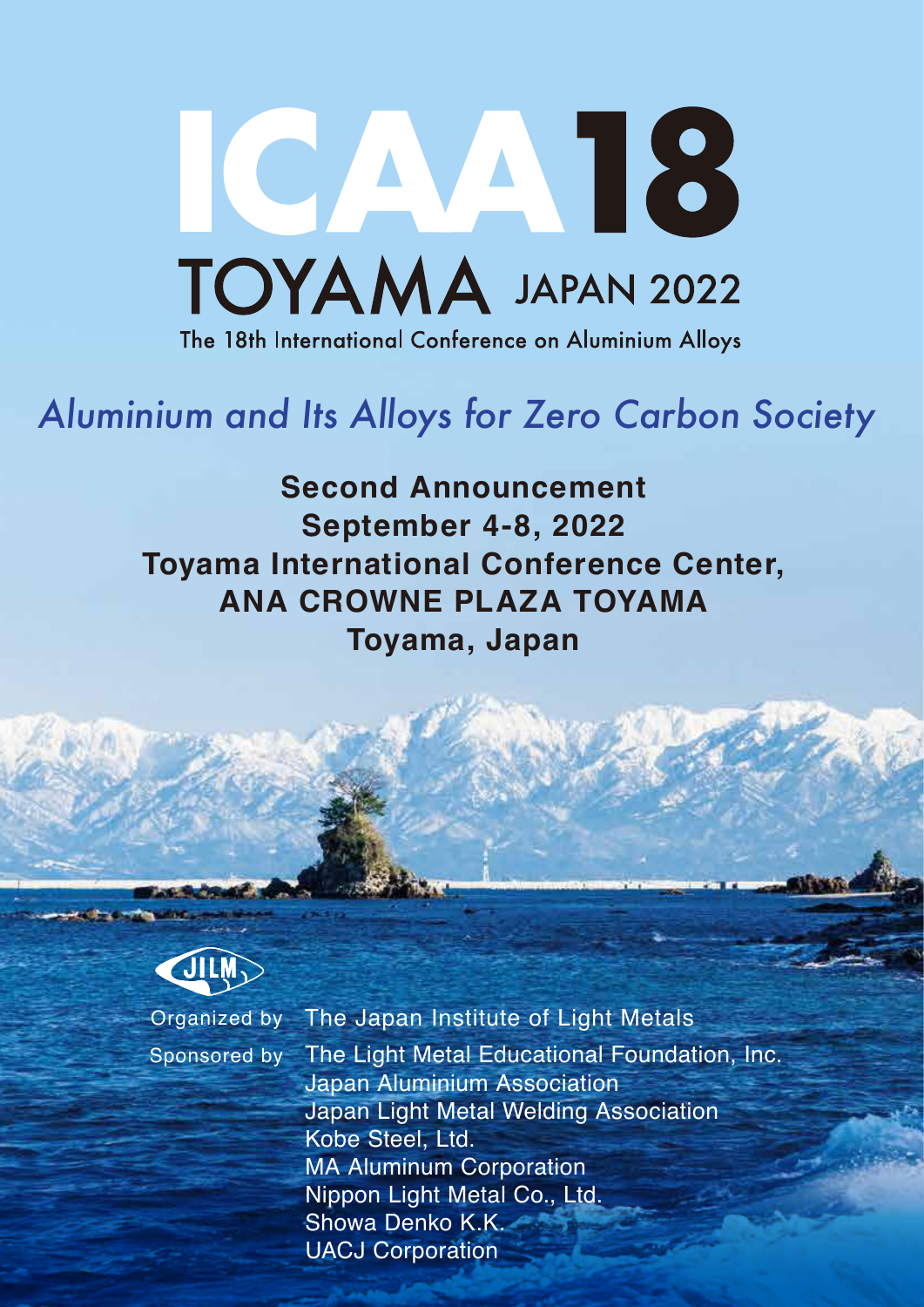## Invitation to ICAA18



#### Shinji Kumai

Chairman of the organizing committee of ICAA18 Professor, Tokyo Institute of Technology

Welcome to ICAA18! We are very grateful for the opportunity to host the 3rd ICAA in Japan. The conference is organized by the Japan Institute of Light Metals (JILM), which is a world-renowned academic society specializing in light metals and will celebrate its 70th anniversary in 2021. We aim to organize ICAA18 taking into account the Covid-19 situation with the help of participants from all over the world.

Aluminium and its alloys have been utilized for both structural and functional applications. In addition, we need to focus on their excellent potential as an eco-friendly material. The use of light aluminium alloys in automotives is an effective way to reduce the emission of CO2 while driving. We can produce recycled aluminium ingots with substantially smaller fabrication energy and a lower greenhouse gas emission rate, compared to that of the virgin aluminium.

The active use of recycled aluminium should be recommended for global environmental protection. Now is our opportunity to make use of the results of both basic and applied research studies of aluminium and its alloys so that we can achieve a sustainable society. "Aluminium and its alloys for zero carbon society" is the main theme of ICAA18. We hope that ICAA18 will allow participants from all over the world to get to know and inspire each other, and to encourage young researchers and students who will lead the future of aluminium.

We look forward to your attendance at ICAA18 in Toyama, Japan!

### Welcome to Toyama



### Kenji Matsuda

Chairman of Steering Committee Professor, University of Toyama

I am honored to announce that the 18th International Conference on Aluminium Alloys (ICAA18) will be held from 4th to 8th of September, 2022 in Toyama, Japan.

Thanks to abundant and clean water, an inexpensive, stable power supply, fewer natural disasters, and convenient transportation, Toyama has developed as one of the leading manufacturing prefectures and it has various industries such as metals, machinery, pharmaceuticals, chemicals, textiles and IT. And the aluminium industry in Toyama has evolved based on Takaoka copperware casting technology and stable

power supply. Toyama has become the site of the leading aluminium industry in Japan and a global fastener manufacturer. Toyama also has a variety of natural rich terrain from the 1,000 meters depth of Toyama Bay to the 3,000 meters crest of Tateyama Mountains in the northern Alps. It is characterized by a vast forest area, one of the country's leading hydropower and geothermal resources, and a high potential for renewable energy.

Toyama also supports Sustainable Development Goals (SDGs) and as one of its plans for environmentally-friendly future, it has a strategy to create a Compact City by restructuring public transportation.

Please come and see eco-friendly, Amazing Toyama.

#### **Organizing Committee**

Shinji Kumai Toshiya Anami Yoshimasa Takayama Hiroki Tanaka

Katsumi Koyama Keitaro Yamaguchi Hideki Araki

Katsuaki Masuda Kenji Matsuda Hiroyuki Toda

#### **Steering Committee** Yoshihiro Nakayama

Kenji Matsuda Shoichi Hirosawa Masahiro Kubota Takayuki Narushima Hiroki Tanaka Yoshihito Kawamura Tadashi Minoda Katsushi Matsumoto Yasushi Nakazawa Toru Kitsunai Katsuhiko Nishimura Hideki Ono Koichi Kitazono Takumi Haruna Makoto Hino

Makoto Kobashi Naobumi Saito Yoko Mitarai Hidetoshi Uchida Kentaro Ihara Toshiya Shibayanagi Mayumi Suzuki Tomoyuki Homma Shigeru Kuramoto Keitaro Horikawa Hiroki Adachi Masakazu Kobayashi Takeshi Handa Shohei Iwao

Tomoo Yoshida Tetsuo Aida Susumu Ikeno Kiyofumi Uno Takenori Hashimoto Masahiro Araki Hironori Watanabe Akihiko Tatsumi Osamu Kume Seungwon Lee Atsushi Saiki Ken Kimura Taiki Tsuchiya

#### **International Committee (As of June 2018)**

| Alexis Deschamps         | France    |
|--------------------------|-----------|
| <b>Richard Hamerton</b>  | USA       |
| Jürgen Hirsch            | Germany   |
| Christopher Hutchinson   | Australia |
| Rustam Kaibyshev         | Russia    |
| Shinji Kumai             | Japan     |
| Qing Liu                 | China     |
| Knut Marthinsen          | Norway    |
| Irina Matveeva           | Russia    |
| Ashim Kumar Mukhopadhyay | India     |
| Warren Poole             | Canada    |
| Joseph Robson            | UK        |
| Christophe Sigli         | France    |
| <b>Birgit Skrotzki</b>   | Germany   |
| Hiroki Tanaka            | Japan     |
| Hai Zhang                | China     |
|                          |           |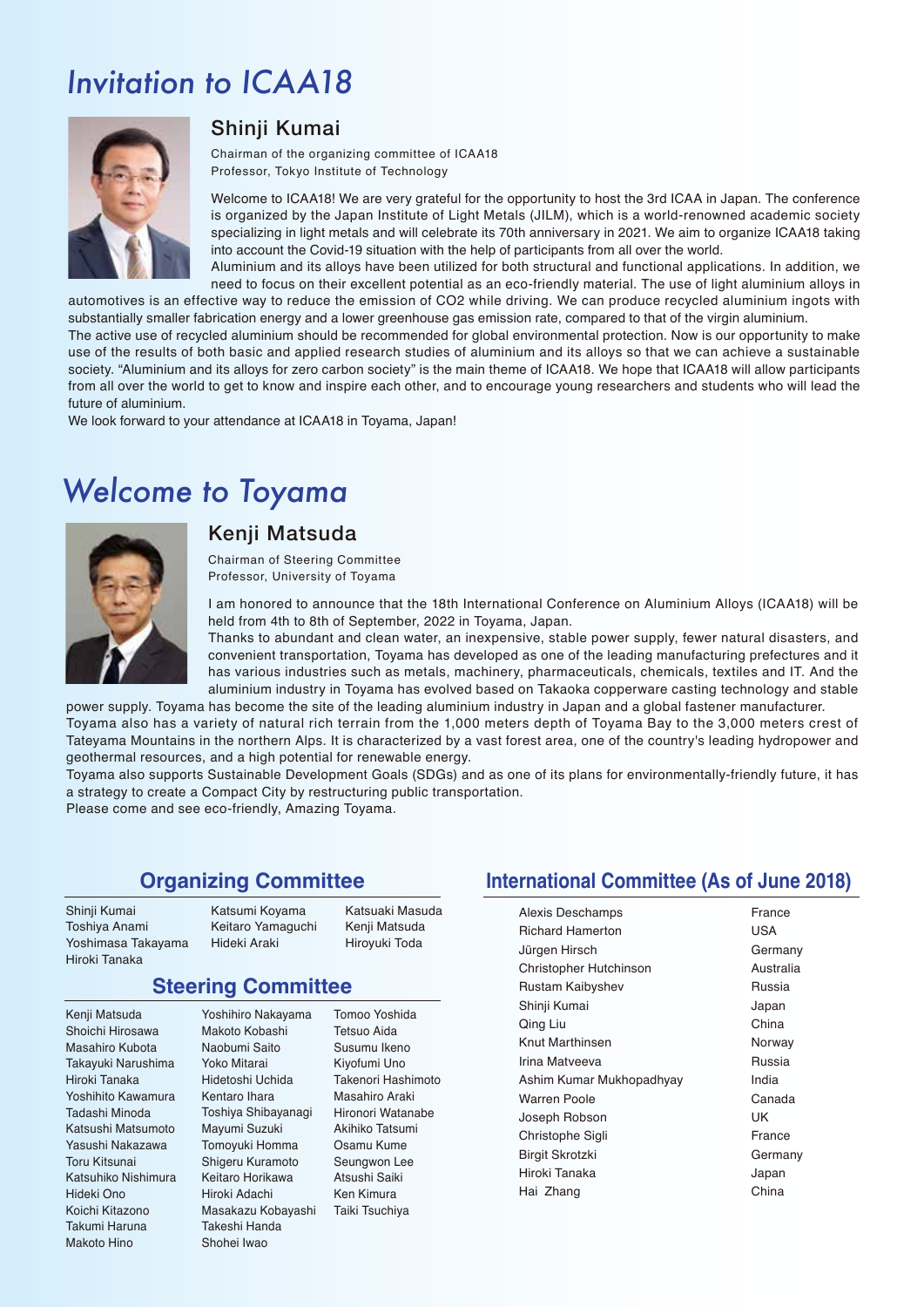For now, the conference is planned to be held on-site. However, a hybrid or an online style is under consideration due to the COVID-19 pandemic. ICAA18 committee will be announcing the final decision in January 2022.

#### **Important Dates**

December 1, 2021: Deadline for online submission of abstract within 300 words - extended until January 10th, 2022 January 16-31, 2022: Notice to authors

May 31, 2022: Deadline for online submission of one-page abstract (Mandatory)

May 31, 2022: Deadline for submission of manuscript for special issue on Materials Transactions (Not mandatory)

May 31, 2022: Deadline for early registration

September 1, 2022: Start for download of a conference abstract book

September 4-8, 2022: ICAA18 Conference

December 1, 2022: Publication of a special issue on Materials Transactions Vol. 63, electronic edition

| <b>Registration Fees</b> | Tentative; further information will be announced in January 2022. |
|--------------------------|-------------------------------------------------------------------|
|--------------------------|-------------------------------------------------------------------|

| Category            | Early                                                                      |                    | Late                |                    |
|---------------------|----------------------------------------------------------------------------|--------------------|---------------------|--------------------|
| Regular             | On-site JPY 90,000                                                         | Virtual JPY 80,000 | On-site JPY 100,000 | Virtual JPY 90,000 |
| Student             | On-site JPY 40,000                                                         | Virtual JPY 30,000 | On-site JPY 50,000  | Virtual JPY 40,000 |
| Accompanying Person | JPY 15,000 (Registration fee, Banquet fee, and Coffee break fee included.) |                    |                     |                    |

#### **Call for 300 Words Abstracts**

ICAA18 invites all interested individuals to submit 300 words abstracts to be considered for Oral or Poster presentation. Its template will be announced on the conference website. Due date is December 1, 2021.

#### **Topics**

- ① Modeling & simulation
- ② Casting, solidification, recycling & refining
- ③ Additive manufacturing
- ④ Foams & composite materials
- ⑤ Mechanical properties & advanced processing
- ⑥ Thermomechanical processing, texture & recrystallization
- ⑦ Heat treatment, phase transformations & precipitation
- ⑧ Corrosion & surface treatments
- ⑨ Joining, emerging processes & multi material
- ⑩ Advanced characterization
- ⑪ Aluminium & its alloys for zero carbon society

#### **Early Career Researchers (ECR) & Poster Awards**

Following the same spirit as ICAA international committee, ECR awards will be distributed on the basis of the quality of their scientific research and on their ability to communicate these results. If you wish to apply for the ECR award, please indicate your willingness when submitting the 300 words abstract. The poster award is also distributed for poster presentation. The information of awards will be announced on the conference website.

#### **One-Page Abstract**

The one-page abstract will be required for all of presenters after registration of 300 words abstract for presentation. Its template will be be announced on the conference website. Due date is May 31, 2022.

#### **Special Issue**

The special issue published on Materials Transactions (MT), which co-managed by the Japan Institute of Metals will be concerned for the authors who would like to publish their paper on MT. That information also will be announced on the conference website. Due date is May 31, 2022.

#### **Exhibition**

There will be a technical exhibition about aluminium industry in Japan and Toyama in conjunction with the conference at the venue. Details will be announced on the conference website.

#### **Excursion & Technical Visits**

Toyama is surrounded three sides by steep mountains and faced to the deep sea, Toyama is blessed with rich nature where people can enjoy sublime scenery and tasty foods at the same time. Also, more than 80 companies concerned with aluminium industry are located in Toyama.

Excursion and technical visits will take place before and after the conference. Participants are required to go through specific procedures. Details will be announced on the conference website.